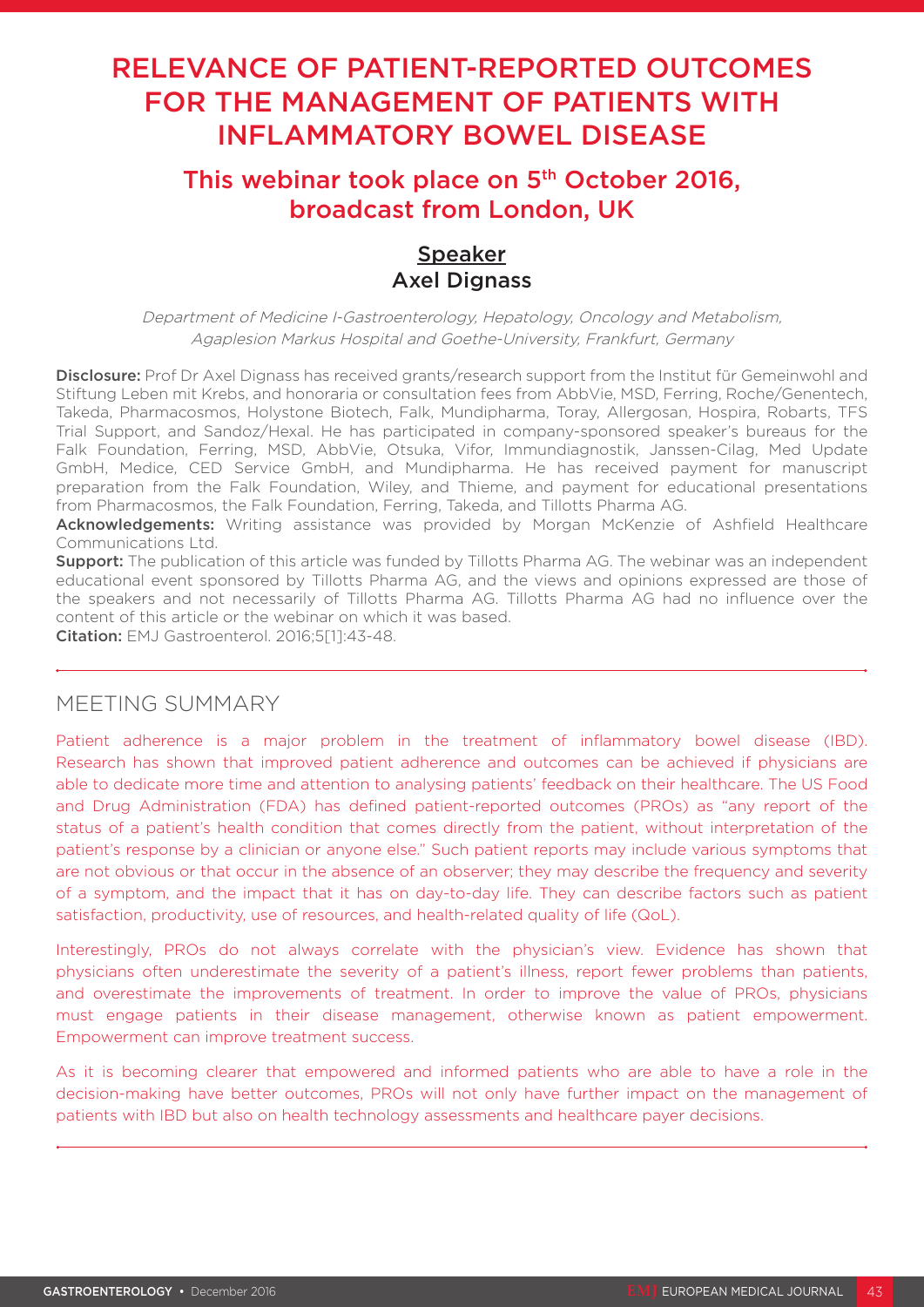#### Learning Objectives

The aim of this webinar was to review the identified gaps in the knowledge and understanding of the relevance of PROs in the management of patients with IBD. At the end of the webinar, delegates were able to:

- Recognise the benefits of and the need for patient-centric healthcare
- Appreciate the relevance of PROs in the management of patients with long-term IBD
- Identify which PRO measures are the most useful in the management of patients with IBD
- Understand how the systematic use of information from PRO measures leads to better communication and decision-making between physicians and patients, and how this improves patient satisfaction with care and self-management

#### Inflammatory Bowel Disease Overview and Treatment

IBD includes Crohn's disease and ulcerative colitis (UC), inflammatory conditions of the bowel which both require close management to control symptoms. However, patient adherence remains a major barrier to effective treatment. The treatments for IBD currently recommended by the European Crohn's and Colitis Organisation (ECCO) guidelines1 include 5-aminosalicylic acid (5-ASA) derivatives such as mesalazine and sulfasalazine, supportive therapy such as loperamide, antibiotics/probiotics, parenteral and enteral nutritional therapy, longterm steroid treatment, and immunomodulators and biologics such as azathioprine, infliximab, and adalimumab. Surgery may also be an option if there is development of strictures, neoplasia, or refractory disease, or in the presence of treatment-related side effects.

### Treatment Goal Evolution in Inflammatory Bowel Disease

Over time, treatment goals have evolved from symptom control to disease control (endoscopic and biochemical control). Initially, the aim was for rapid, clinical control of symptoms which indicated induction of remission, and subsequent endoscopic and biochemical control which indicated complete remission. Now the aim of treatment is to allow patients to live a normal life without disability and without being affected by the side effects of their disease. An optimal management plan then includes maintenance of remission, cancer prevention, enhancement of mucosal healing and histological remission, improvement in patients' QoL, including their ability to socialise and go to work, avoidance of long-term steroids, and the prevention of growth retardation in children, whilst adopting a safe therapeutic strategy.

### Patient-Centric Healthcare

#### **What Can the Patient Do to Meet Their Inflammatory Bowel Disease Treatment Goals?**

In order to detect flares of IBD early and to minimise complications, patients should record the key elements of the partial Mayo-Score on a regular basis, including bowel movements and rectal bleeding. They should also be aware of abdominal or perianal pain, extra-intestinal manifestations, and fatigue. Patient knowledge of potential treatment side effects (including increased bleeding, fever, weight loss, and lymph node swelling) or treatment failure allows early identification and time to address these issues before they become more serious. Although some tools are available online, currently there is no validated guidance for communicating the risks associated with treatments to our patients.

#### **What Can Physicians Do?**

When assessing IBD in the past, physicians would focus on endoscopy results. However, this did not consider any symptoms or feelings the patient may be experiencing. It is now known that a combination of symptom control with improved endoscopy and biochemistry results can lead to a more complete and prolonged remission, allowing the patient to live a normal life without disability and disease-related side effects. Research has shown that when physicians provided more attention to patient feedback on their healthcare, improved treatment adherence and patient outcomes were achieved.

### Defining Patient-Reported Outcomes: European Medicines Agency and The US Food and Drug Administration's Definitions

The European Medicines Agency (EMA) has defined a PRO as "any outcome evaluated directly by the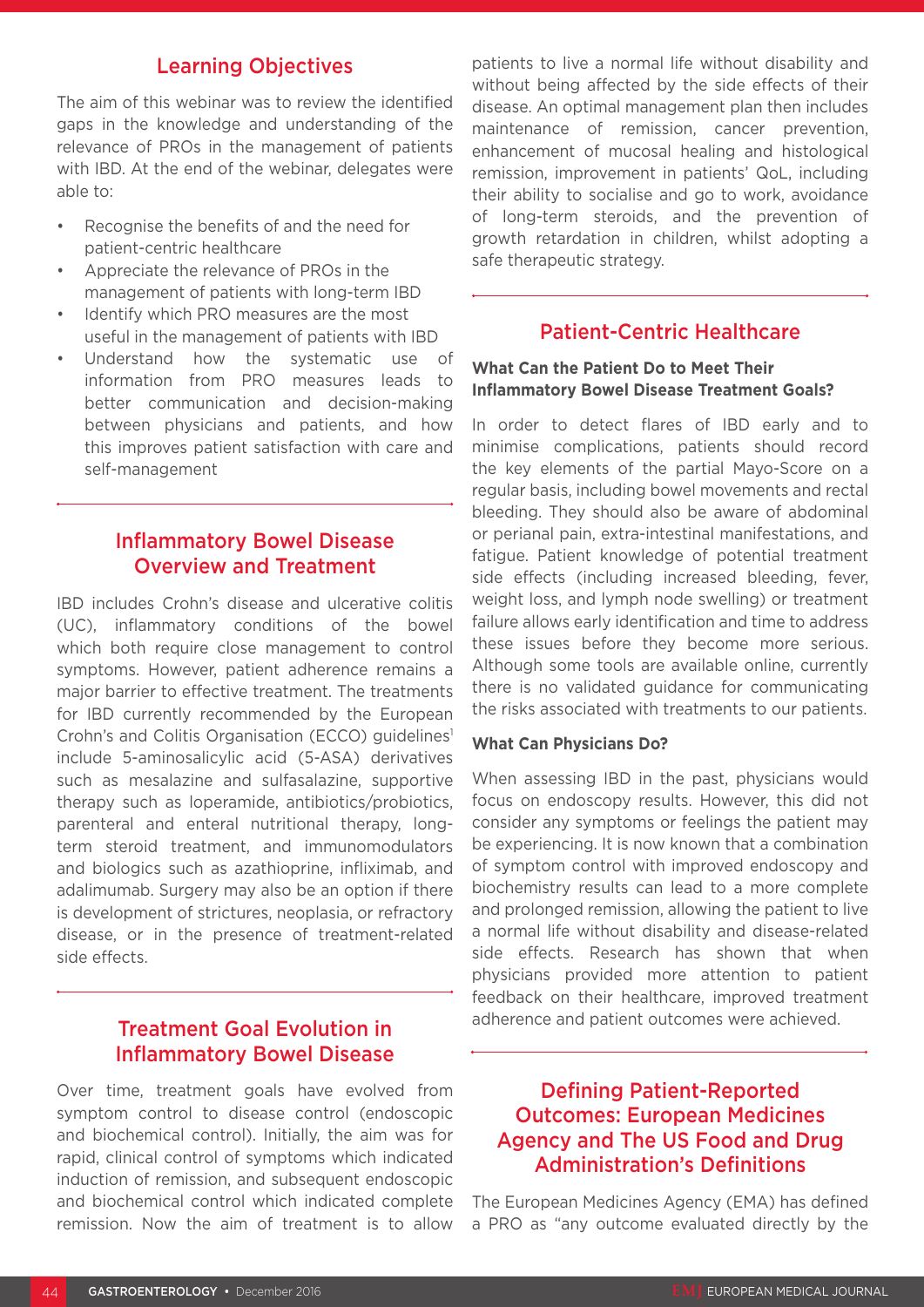patient themselves and based on the patient's perception of a disease and its treatment,"2 and described it as an umbrella term which covers both single and multi-dimension measures of symptoms, health-related QoL, health status, adherence to treatment, and satisfaction with treatment. The FDA has also described a PRO as "any report of the status of a patient's health condition that comes directly from the patient, without interpretation of the patient's response by a clinician or anyone else."3 The outcome can be measured in absolute terms (such as severity of symptoms and signs or state of a disease) or as a change from a previous measure.<sup>3</sup>

PROs may include various clinical symptoms that are not obvious to an observer (such as fatigue or headache), psychological symptoms, or symptoms that occur in the absence of an observer (such as sleep disturbances).4 Patients may also provide details of the frequency and severity of their symptoms and the impact their disease has on their QoL. PROs may include an assessment of the patient's feelings towards their disease and treatment.4

### How Can Patient-Reported Outcomes Help in the Treatment of Inflammatory Bowel Disease?

In IBD, the perspective of the patient does not always correlate with that of the physician, which ultimately has an impact on patient care.<sup>5,6</sup> Research has shown that overall, physicians report fewer symptoms than patients; they underestimate the severity of the illness and overestimate treatment outcomes.<sup>6,7</sup>

An analysis of the different perceptions of UC severity between patients and physicians in multiple countries found that, in the UK for example, 33% of patients compared with 52% of physicians described their disease severity as mild.<sup>6</sup> Similarly in Ireland, 36% of patients described their UC as severe, compared with 16% of physicians.<sup>6</sup> The same study also analysed the different perceptions in the number of UC flares between patients and their physicians. It found that in the UK and Canada for example, the physician-estimated number of flares was half of that reported by patients (6.5 versus 2.6 and 6.2 versus 3.3, respectively, over a 12-month period).6 Perceptions regarding the incidence of UC symptoms also varied between patients and

physicians, for example 37% of patients from France reporting blood in their stools compared with only 22% of physicians reporting this.<sup>6</sup>

PROs also often represent the things that are most important to a patient regarding their condition and care.8 A study using the Patient-Reported Outcomes Measurement Information System (PROMIS) found that the PROs of depression, anxiety, fatigue, sleep disturbance, pain interference, and satisfaction with their social role were worse in IBD patients than the general population, and similar to those reported for other chronic diseases.<sup>9</sup> One study in Crohn's disease using a PRO-2 assessment scale (including stool frequency and pain) found that effect estimates were similar to using a more comprehensive measure of disease activity (Crohn's Disease Activity Index [CDAI]).<sup>10</sup> A similar study in UC reported corresponding results with a twoitem PRO of rectal bleeding and stool frequency.<sup>11</sup> Such two-item PRO scales are frequently used in IBD although there is a need to allow for regional and cultural differences; further development and assessment of PROs in IBD would be valuable to provide more guidance for physicians and to allow subsequent inclusion in treatment guidelines.

#### How Can we Measure and Assess Patient-Reported Outcomes?

All clinicians informally request PROs in the assessment of patients alongside the formal clinical tests by asking questions such as: 'how many bowel movements have you had in the past 2 weeks?', 'have you seen any blood?', and 'have you experienced any pain?'. The use of a PRO instrument can significantly aid this conversation, ensure all aspects of the patient view is assessed, and allow comparison with previous reports. A PRO instrument should be valid in that it is reliable, able to provide the same results on separate occasions, responsive, able to detect small changes within or between groups, feasible, easy to administer considering budget and time constraints, and finally, it must be documented in a PRO evidence dossier which summarises the PRO assessment strategy, the qualities of the PRO instrument, and the results.12

When using PROs, it is important to engage and empower patients in the management of their disease. Patient empowerment is very important in improving adherence and outcomes as it puts the patient at the centre of their care. It enables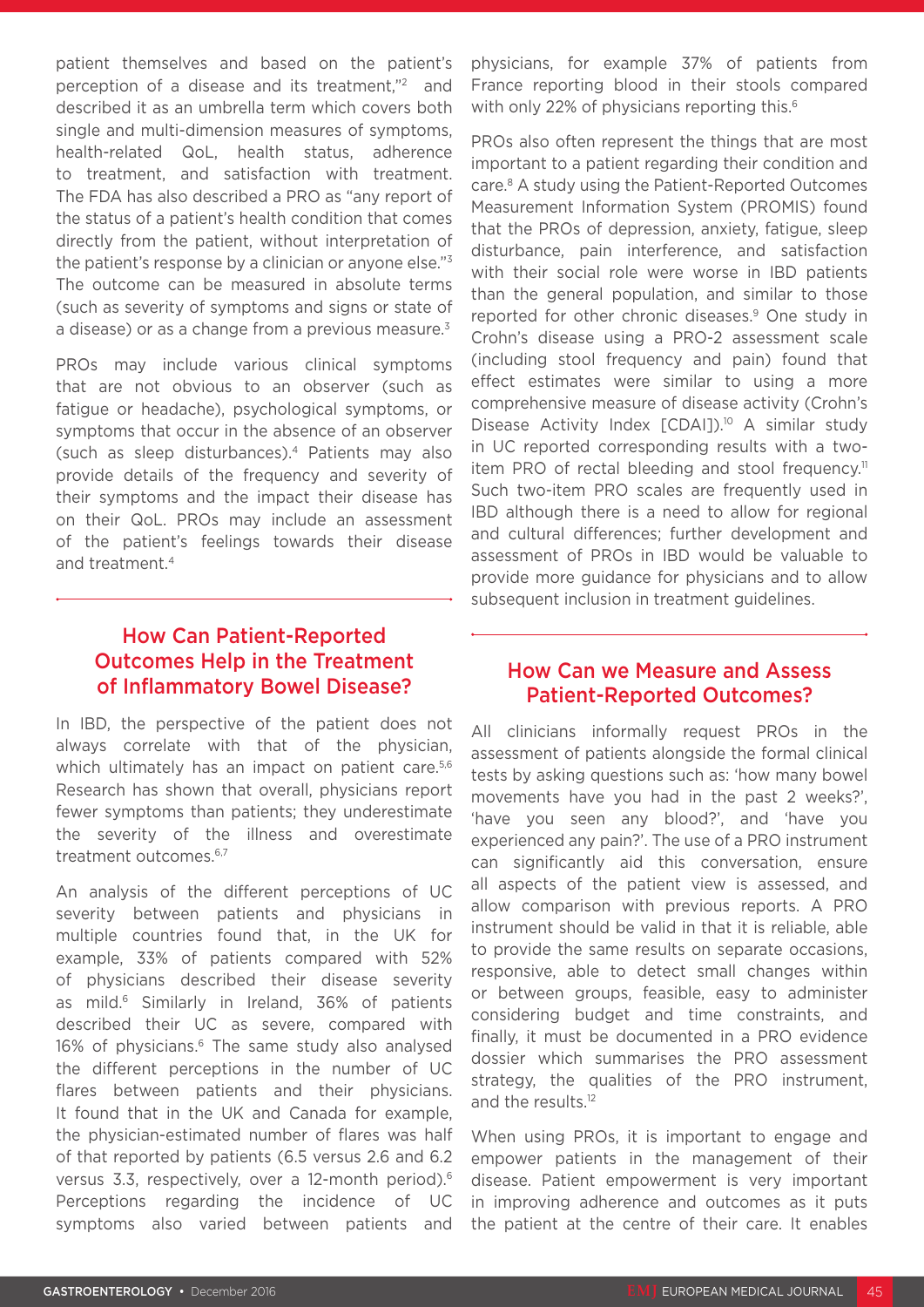patients to take control of their own health, create awareness of early treatment failure, improve their disease management (including preventing complications), and allows them to assess their QoL. An empowered patient can better understand their condition and treatment, can participate in decision making, make informed choices with the healthcare professional, and can actively seek care when they need it. To enable patient empowerment, it is important that there is two-way communication with patients and that they can speak a common language with their physician.

When making decisions about medication, patient involvement is particularly important and may help identify patients who may not adhere to their medication. Increasing patient knowledge and understanding of their medication may work to improve their adherence.<sup>13</sup> A study analysing patients' suggestions to improve their current treatment found that 54% of patients would like more information regarding new medications and 50% would value a closer collaboration with their physician.<sup>14</sup>

### A Patient Case Study

Patient empowerment and the use of PROs is demonstrated with Anna (fictitious name), a 29-year-old teacher diagnosed with ulcerative pancolitis 7 years ago. She was initially treated with 3.2 g/day mesalazine and once in remission, was maintained with 2.4 g/day mesalazine. Anna suffered from a severe flare 1 year ago which was treated with systemic corticosteroids. She then achieved rapid remission, maintained

with mesalazine as before. However, she was now experiencing a new flare with four bowel movements per day, sometimes bloody stools, urgency, and abdominal pain. By using a PRO instrument, it was identified that Anna was concerned about diarrhoea, abdominal pain, and bloody stools. She also had questions regarding the safety of her treatment and the side effects caused by steroids, immunosuppressants, and biologics. For Anna, or any patients with extensive mild-to-moderate colitis, the ECCO guidelines advise treatment with mesalazine >2 g per day plus topical mesalazine.15 Oral 5-ASA is first-line maintenance treatment in patients responding to 5-ASA or steroids (oral or rectal).

In addition to increased bowel movements, pain is a common and important symptom of IBD for patients. A study into the distribution of pain in IBD patients found that pain was experienced mainly in the abdomen, rectum, back, and joints, with no significant variation between males and females.16 Anna additionally noted that she had concerns regarding abdominal and joint pain, as well as the possible side effects of fatigue and driving/work restrictions. The ECCO guidelines do not make any specific treatment recommendations for pain described as abdominal and with extra-intestinal manifestations (including arthralgia, joints, and uveitis) or as a complication of a patient's medication (such as pancreatitis), $16$ although patients are advised to avoid non-steroidal anti-inflammatory drugs. Combined therapy with oral mesalazine 4.8 g/day and 1 g mesalazine enema was initiated for Anna. This induced rapid remission and she reverted to remission maintenance therapy with mesalazine 2.4 g/day.

|                          | Normal, %     | Malformation, % | Preterm, % | Abortion, %  |
|--------------------------|---------------|-----------------|------------|--------------|
| Background<br>population | 83            |                 | 6          |              |
| Inactive CD              | $82(71-93)^*$ | $1(0-6)^{*}$    |            | $10(3-27)^*$ |
| <b>Active CD</b>         | 54            |                 | 25         | 20           |
| Inactive UC              | 84 (76-97)*   | $1(0-3)^{*}$    | 6          | $9(1-16)^*$  |
| <b>Active UC</b>         | 65            |                 | 12         | 21           |

Table 1: Outcome of pregnancies in patients with inflammatory bowel disease can be influenced by disease activity during the gestational period.15,17-22

\*Percentage range across individual studies. UC: ulcerative colitis; CD: Crohn's disease.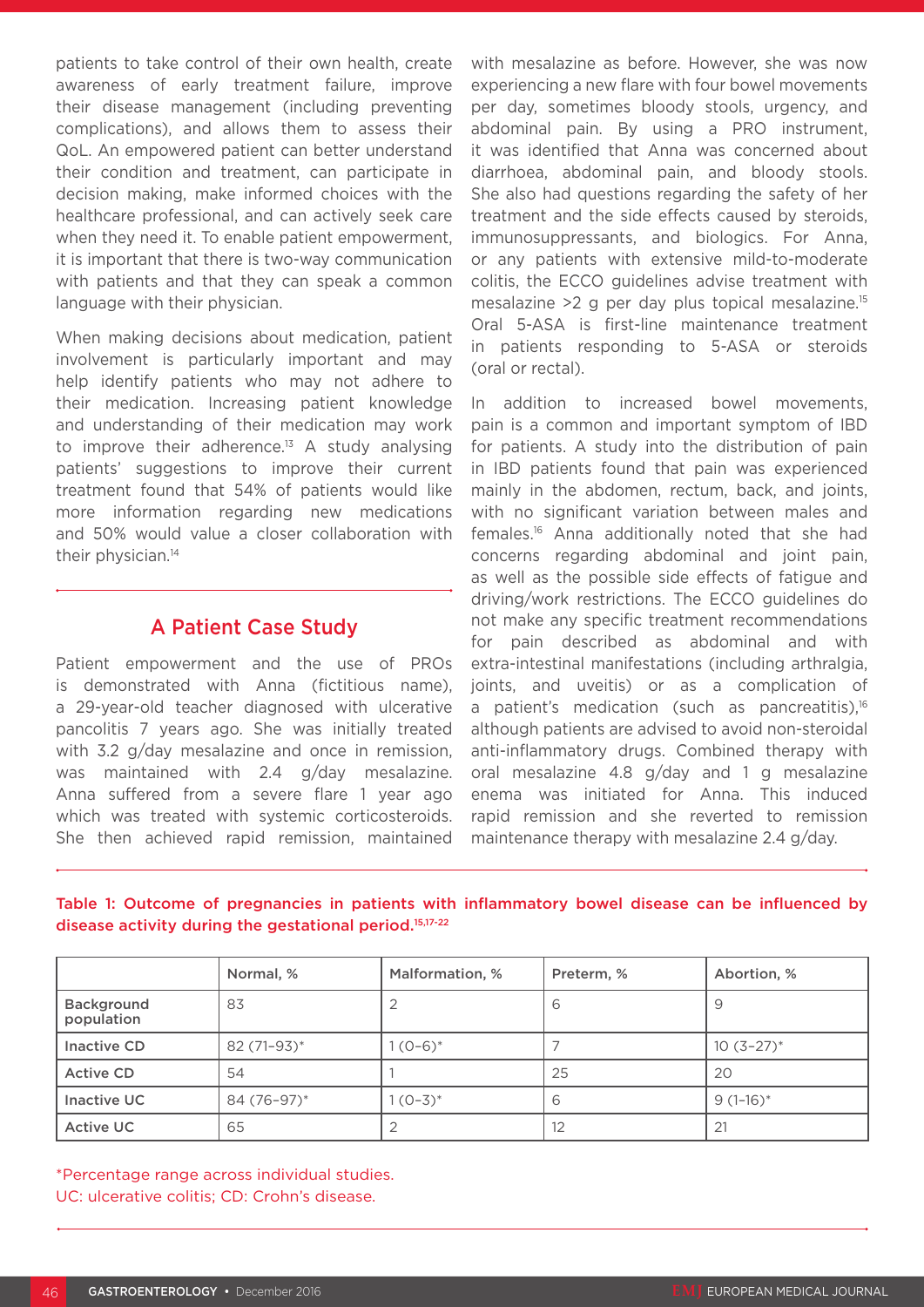#### Table 2: Safety of inflammatory bowel disease drugs in pregnancy (the European Crohn's and Colitis Organisation [ECCO] rating).<sup>15,17,18</sup>

| Lowest risk      | Low-risk      | Contraindicated |
|------------------|---------------|-----------------|
| Oral 5-ASA       | Infliximab    | Methotrexate    |
| Topical 5-ASA    | Adalimumab    | Thalidomide     |
| Sulfasalazine    | Ciprofloxacin | 6-TGN (no data) |
| Corticosteroids  | Cyclosporin   |                 |
| Azathioprine     | Certolizumab  |                 |
| 6-mercaptopurine | Tacrolimus    |                 |
|                  | Budesonide    |                 |
|                  | Metronidazole |                 |

5-ASA: 5-aminosalicylic acid; 6-TGN: 6-thioguanine nucleotide.

### Medical Management of Inflammatory Bowel Disease During Pregnancy

Mothers with active IBD at conception and during pregnancy have a higher risk of spontaneous abortions, birth malformations, preterm birth, low birth weight, and small babies for gestational age compared with mothers in disease remission.15 Anna requested advice on the risks of IBD and its treatment related to pregnancy. Specifically, she was worried about how her IBD and its treatment could affect her unborn child and was concerned about the effect of pregnancy on her own health. The ECCO guidelines state that disease activity at conception is an important risk factor for adverse pregnancy outcomes and increases the risk of persistent activity during pregnancy.15 If conception occurs at a time of quiescent disease, the risk of relapse is the same as in non-pregnant women.

Several studies have assessed the outcome of pregnancies in patients with IBD and whether outcomes are influenced by disease activity (Table 1). These results show that the outcome of pregnancy in patients with IBD is highly dependent on the disease activity throughout the pregnancy. Therefore, if possible, pregnancy should be planned for an inactive phase of IBD.

Standard IBD medications such as sulfasalazine, 5-ASA derivatives, steroids, and budesonide seem to be generally safe to use during pregnancy and breastfeeding, with the exceptions of methotrexate and thalidomide.<sup>15</sup> Fetal exposure to thiopurines is not associated with increased risk of infections in Year 1. However, risk of infection with anti-tumour necrosis factor agents alone or in combination with immunomodulators is controversial. Furthermore, the risk of spontaneous abortions and fetal abnormalities are not significantly increased with basic IBD medications.17 However, there is an increased risk of preterm births and reduced weight at birth:<sup>17</sup> there is no indication for therapeutic abortion.18 Active IBD can be treated with 5-ASA derivatives, budesonide, and corticosteroids as in non-pregnant patients. There should be paediatric surveillance in cases of high-dose preterm steroid treatment. The safety of some IBD medications in pregnancy has been summarised in Table 2.

Anna became pregnant and continued mesalazine 2.4 g/day. She suffered an acute flare in Week 22 of her pregnancy. For >2 weeks she had six bowel movements per day (sometimes bloody) and also experienced nocturnal bowel movements. She had mild abdominal pain, haemoglobin 10.5 g/dL, leukocytes 14.5 /nl, C-reactive protein 20 mg/L, and calprotectin 650  $\mu$ g/g. With the flare and additional treatment needed, with anxiety about her IBD, the treatments and risks to her unborn baby increased. After a clear discussion with Anna about the data on safety in pregnancy, she agreed to the treatment plan. 5-ASA therapy was optimised, increasing oral mesalazine to 4.8 g/day and adding a mesalazine enema of 1 g/day for 2 weeks. After 10 days Anna went into clinical remission and continued oral mesalazine 4.8 g/day. Her pregnancy continued normally and Anna delivered a healthy baby boy 3 days prior to her due date.